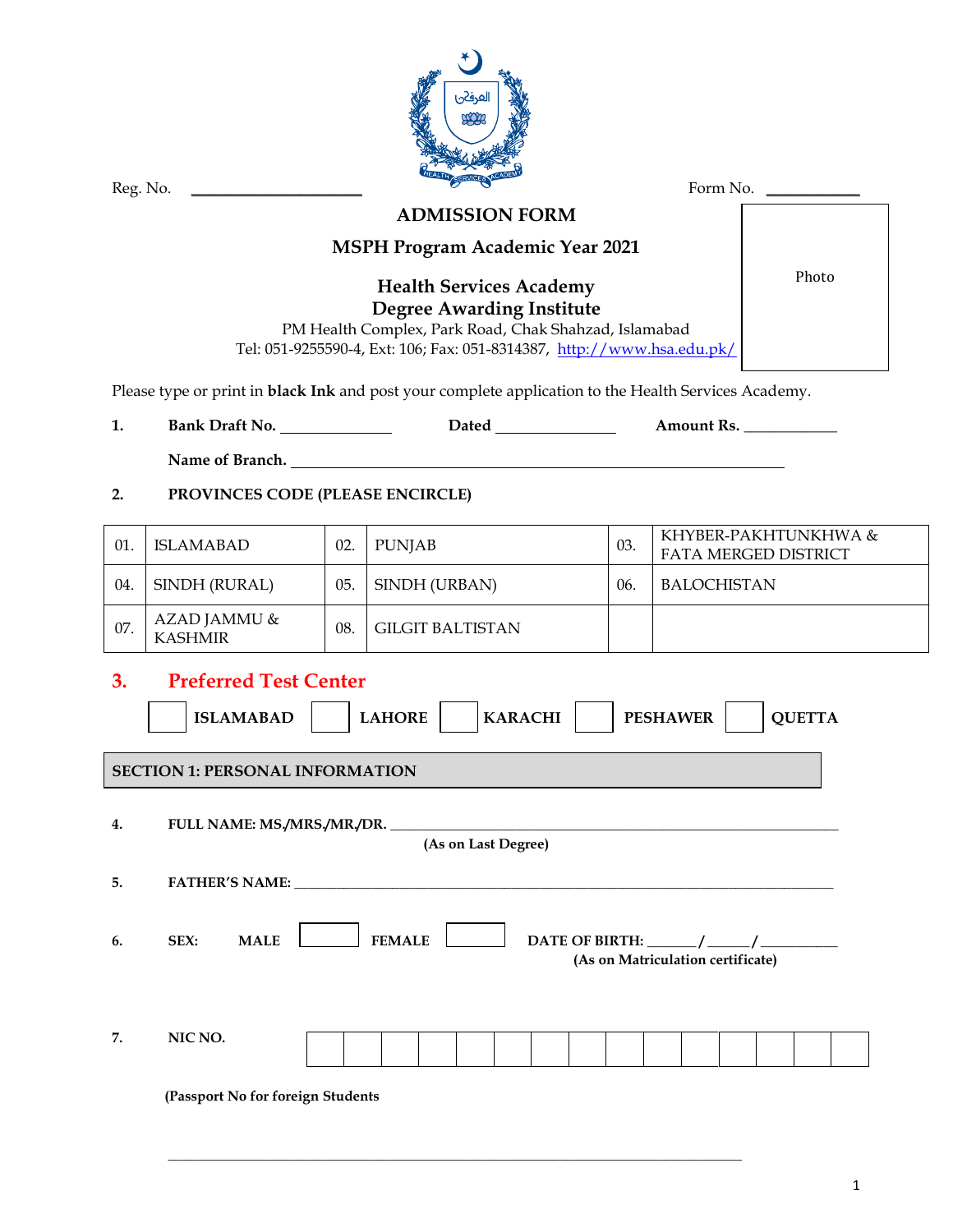|            | PERMANENT ADDRESS: Land and the contract of the contract of the contract of the contract of the contract of the contract of the contract of the contract of the contract of the contract of the contract of the contract of th |  |
|------------|--------------------------------------------------------------------------------------------------------------------------------------------------------------------------------------------------------------------------------|--|
|            |                                                                                                                                                                                                                                |  |
|            |                                                                                                                                                                                                                                |  |
|            | <u> 1980 - Andrea San Andrea San Andrea San Andrea San Andrea San Andrea San Andrea San Andrea San Andrea San An</u>                                                                                                           |  |
| OFFICE NO: | $FAX NO:\underline{\hspace{2.5cm}1.5cm}$                                                                                                                                                                                       |  |
|            | EMAIL: NAMEL CONTROL CONTROL CONTROL CONTROL CONTROL CONTROL CONTROL CONTROL CONTROL CONTROL CONTROL CONTROL CONTROL CONTROL CONTROL CONTROL CONTROL CONTROL CONTROL CONTROL CONTROL CONTROL CONTROL CONTROL CONTROL CONTROL C |  |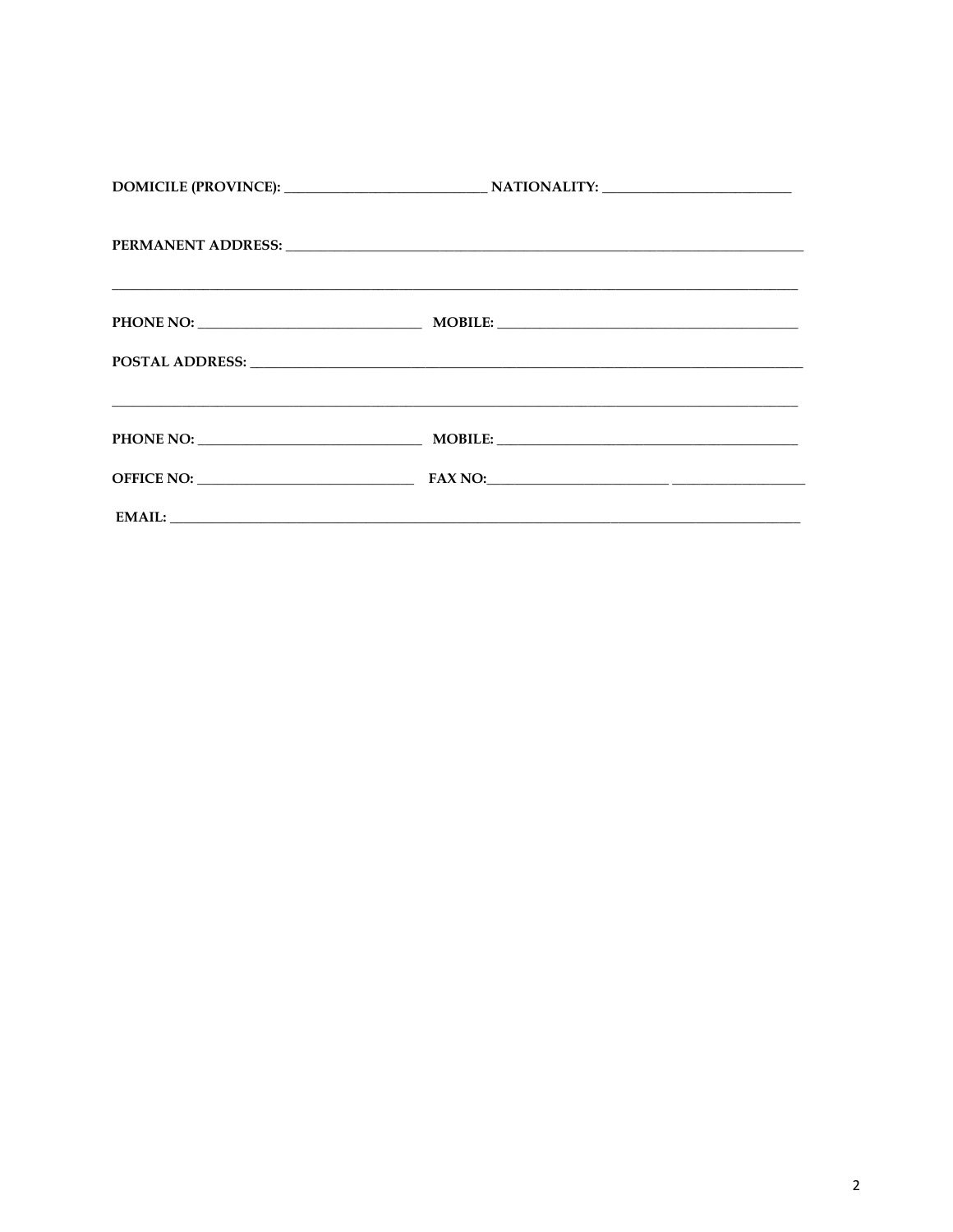### **8. SECTION 2: ADDITIONAL SKILLS**

Please note that the following questions are NOT part of our selection criteria for the first phase of short-listing; however please note that HSA *will* be testing these skills in its own screening exam and interviews after the initial shortlisting is complete.

# **ENGLISH LANGUAGE SKILLS**

How do you rate your English language skills?

|                 | <b>POOR</b> | FAIR | GOOD | <b>EXCELLENT</b> |
|-----------------|-------------|------|------|------------------|
| <b>SPEAKING</b> |             |      |      |                  |
| WRITING         |             |      |      |                  |

# **COMPUTER SKILLS**

How do you rate your computer skills?

|                              | <b>POOR</b> | <b>FAIR</b> | GOOD | <b>EXCELLENT</b> |
|------------------------------|-------------|-------------|------|------------------|
| <b>MICROSOFT WORD</b>        |             |             |      |                  |
| <b>MICROSOFT POWER POINT</b> |             |             |      |                  |
| <b>MICROSOFT EXCEL</b>       |             |             |      |                  |
| <b>SPSS</b>                  |             |             |      |                  |
|                              |             |             |      |                  |

| <b>ANY</b>      |  |
|-----------------|--|
| <b>OTHER</b>    |  |
| <b>SOFTWARE</b> |  |
| (SPECIFY):      |  |
|                 |  |

**Current Employment:** Government/ Private/ If Others Specify \_\_\_\_\_\_\_\_\_\_\_\_\_\_\_\_\_\_\_\_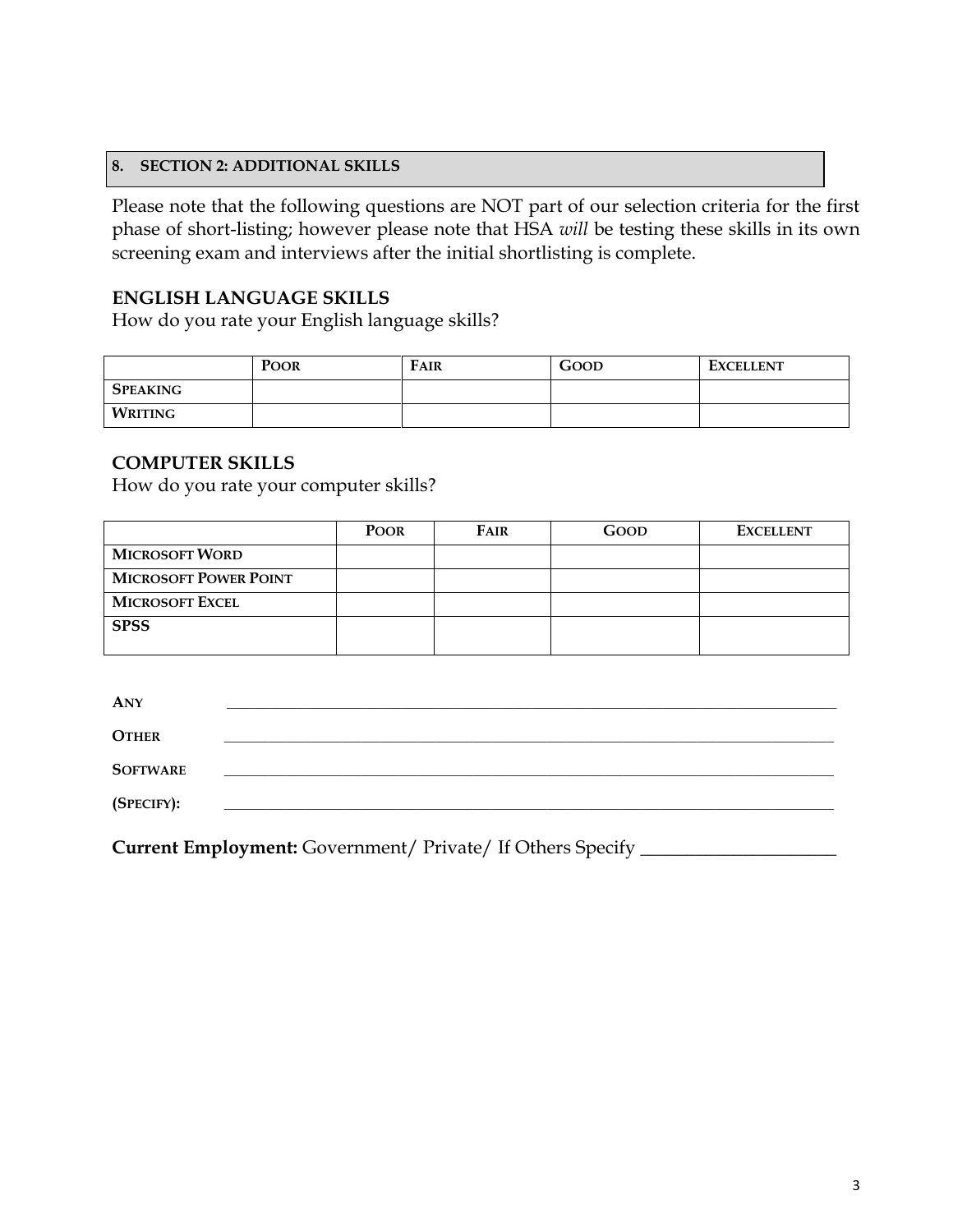### **9. SECTION 3: QUALIFICATIONS AND EXPERIENCE**

#### **ACADEMIC QUALIFICATIONS**

List all the colleges and universities attended in reverse chronological order. Begin with the most recent university.

 $\overline{a}$ 

| <b>NAME OF INSTITUTION</b> | PLACE,<br><b>COUNTRY</b> | <b>DATES</b><br><b>ATTENDED</b> |      | <b>DEGREE</b><br><b>NAME</b> | <b>PASSING</b><br><b>YEAR</b> | <b>MARKS</b><br><b>OBTAINED</b> | <b>TOTAL</b><br><b>MARKS</b> |
|----------------------------|--------------------------|---------------------------------|------|------------------------------|-------------------------------|---------------------------------|------------------------------|
|                            |                          | To                              | From |                              |                               |                                 |                              |
|                            |                          |                                 |      |                              |                               |                                 |                              |
|                            |                          |                                 |      |                              |                               |                                 |                              |
|                            |                          |                                 |      |                              |                               |                                 |                              |
|                            |                          |                                 |      |                              |                               |                                 |                              |
|                            |                          |                                 |      |                              |                               |                                 |                              |
|                            |                          |                                 |      |                              |                               |                                 |                              |
|                            |                          |                                 |      |                              |                               |                                 |                              |
|                            |                          |                                 |      |                              |                               |                                 |                              |
|                            |                          |                                 |      |                              |                               |                                 |                              |
|                            |                          |                                 |      |                              |                               |                                 |                              |

### **PROFESSIONAL EXPERIENCE**

Please describe briefly the nature of your work and responsibilities. List most recent employment first.

| <b>NAME OF INSTITUTION</b> | <b>MAJOR RESPONSIBILITIES</b><br><b>AND ACTIVITIES</b> | <b>POSITION</b> | <b>DATES EMPLOYED</b> |             |  |
|----------------------------|--------------------------------------------------------|-----------------|-----------------------|-------------|--|
|                            |                                                        |                 | <b>TO</b>             | <b>FROM</b> |  |
|                            |                                                        |                 |                       |             |  |
|                            |                                                        |                 |                       |             |  |
|                            |                                                        |                 |                       |             |  |
|                            |                                                        |                 |                       |             |  |
|                            |                                                        |                 |                       |             |  |
|                            |                                                        |                 |                       |             |  |

**TOTAL EXPERIENCE IN PUBLIC HEALTH: YEARS MONTHS MONTHS**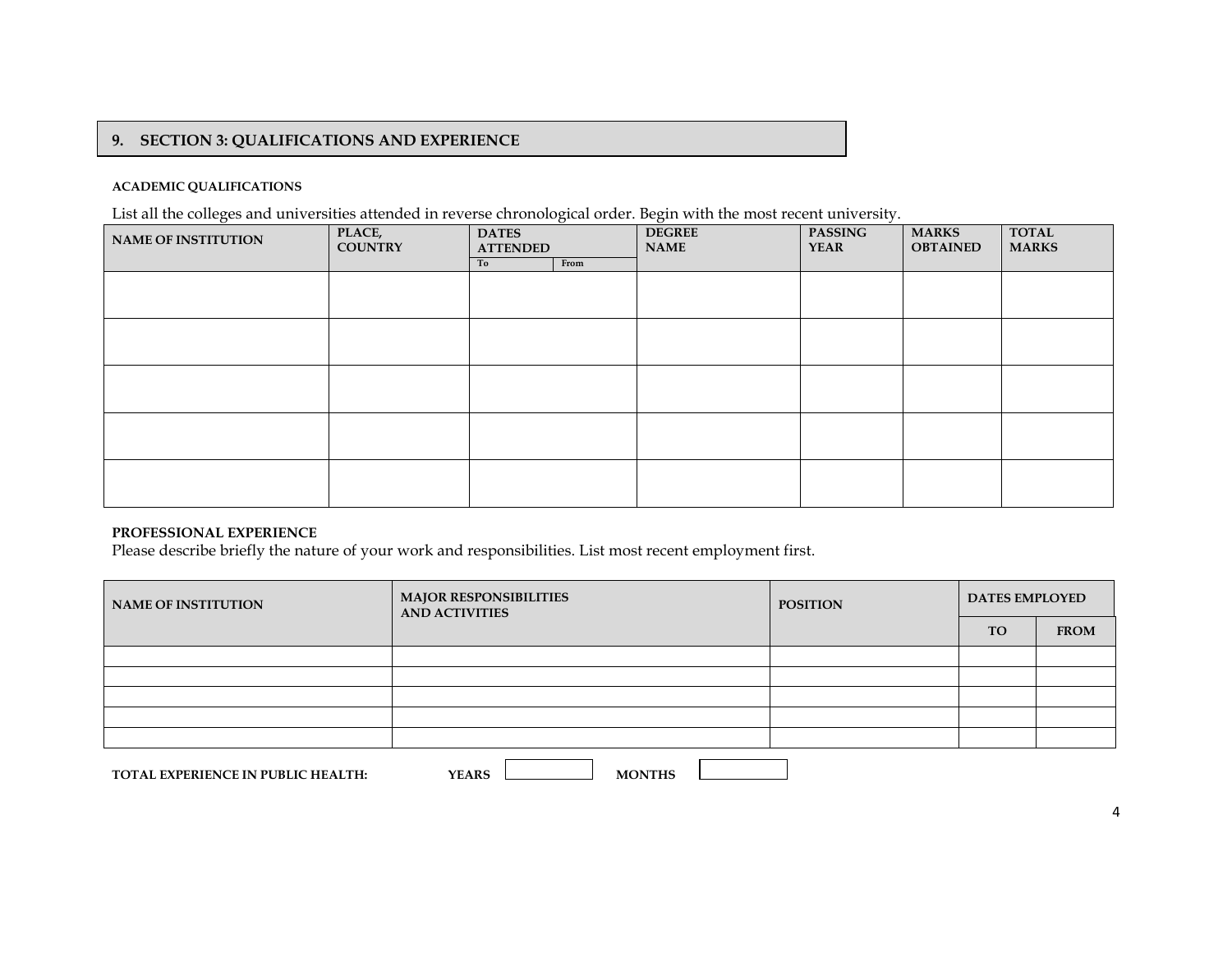## **10. SECTION 4: STATEMENT OF PURPOSE**

Outline your reasons for your interest in the course, and your plans for the future. Describe the kind of training you expect to undertake and explain how your study plan fits in with your previous training and your future goals. Mention how relevant experiences, such as research in the field of public health, will aid you in achieving your study objectives. Please do not exceed the space provided below.

 $\overline{a}$ 

# **SECTION 5: SIGNATURE FORM**

If you are offered admission to the MSPH Course, how do you plan to pay for it?

**EMPLOYER:\_\_\_\_\_\_\_\_\_\_\_\_\_ SELF: \_\_\_\_\_\_\_\_\_\_\_\_\_\_ OTHER (SPECIFY):\_\_\_\_\_\_\_\_\_\_\_\_**

I affirm that the information on this application form and any additional material that I submit is complete and accurate to the best of my knowledge. I understand that furnishing false or incomplete information may be cause for denial of admission, cancellation of registration, or revocation of degree.

| <b>APPLICANT'S SIGNATURE:</b> | A TE |  |
|-------------------------------|------|--|
|-------------------------------|------|--|